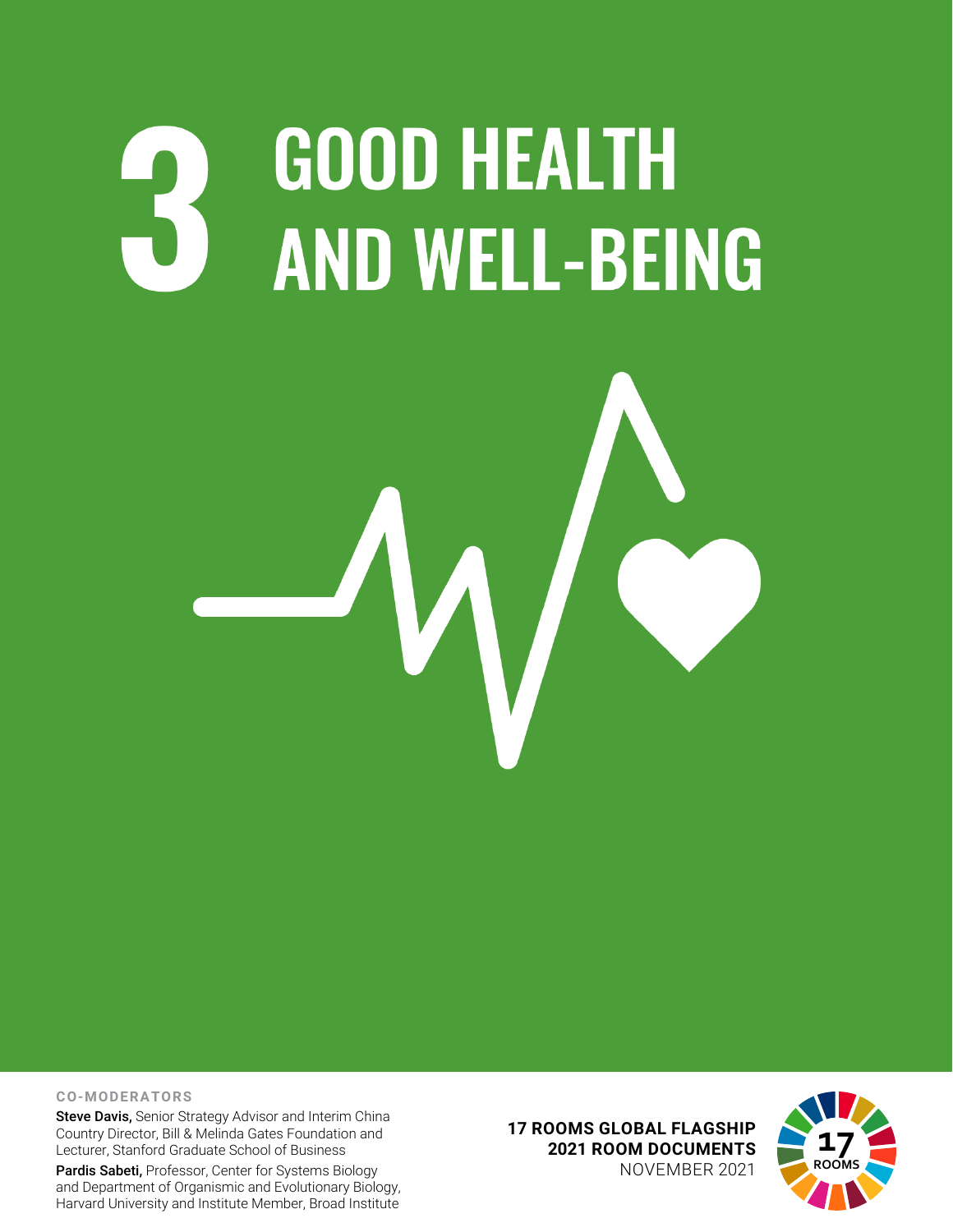This document summarizes the ideas and actions that emerged from Room 3, a working group for Sustainable Development Goal 3 on Good Health and Well-being, that convened as part of the annual 17 Rooms global flagship process in 2021. Th[e 17 Rooms initiative](https://www.brookings.edu/project/17-rooms/) is co-hosted by the Center for Sustainable Development at The Brookings Institution and The Rockefeller Foundation. Each Room, one per SDG, was asked to identify actionable priorities that can be advanced by the end of 2022 to improve some component of 2030 outcomes for its respective Goal. Corresponding documents prepared by the other flagship Rooms are available [here,](http://www.brookings.edu/17rooms2021) alongside a synthesis report prepared by the 17 Rooms secretariat.

# **Building understanding, trust, and future ecosystems for the adoption of participatory digital tools in pandemic preparedness & response**

Steve Davis; Pardis Sabeti; Yolanda Botti-Lodovico; Sebastian Agignoae; Mark Smolinski, Wendy Taylor; Indra Joshi, Jackson Hungu; Laura Mendoza; <sup>[1](#page-1-0)</sup>

## **Room focus**

*Develop a global strategy to educate communities and investors on the value and impact of pandemic preparedness and response-related ("PPR") participatory digital health and data collection tools ("PDTs"), enhance their utility, and encourage their broad uptake for outbreak mitigation and response.*

## **Overview of digital health space and needs**

The recent proliferation of participatory digital health tools (PDTs)<sup>[2](#page-1-1)</sup> for pandemic preparedness and response has opened a path towards empowering communities to take a more active role in their health. However, policymakers, community and business leaders, and investors/donors often lack an understanding of the value proposition behind them, leading to underinvestment, as well as disjointed or unsustained efforts to support, promote, and/or use these tools. Low adoption rates, limited access to and/or understanding of digital technologies, mistrust, and concerns around data privacy further complicate their rollout, particularly within marginalized and vulnerable communities.

COVID-19 has forced policymakers to consider radical changes to the architecture for international cooperation. Although the next infectious disease outbreak cannot be prevented, the next pandemic can be—in part by educating key influencer audiences on the strategies and benefits of PDTs and participatory surveillance more broadly.[3](#page-1-2) With the right political and financial investments, aligned with the appropriate global policies and mechanisms, the digital health revolution can reduce economic fallout, generate better clinical outcomes, and facilitate earlier responses to outbreaks. As part of the 2021 17 Rooms process and Flagship Summit, Room 3 identified the broader goal of organizing and executing a multi-year, multi-faceted, and multi-audience campaign to enhance the understanding and utilization of PDTs. To start with feasible and properly-scoped initiatives, we propose two actionable initiatives. We believe these can address key needs within the participatory surveillance space, including bridging the gap between policymakers, investors, and developers to encourage buy-in and broadened support for PDTs on a global scale, and facilitating cocreation of tools built by and for communities acutely affected by infectious disease outbreaks. More broadly, we acknowledge that these goals can only be achieved as part of a comprehensive and sustained global agenda to build more trust in digital public infrastructure, decrease the digital divide, and encourage collaboration by all stakeholders toward effective and widespread participatory surveillance everywhere.

<span id="page-1-0"></span><sup>1</sup> Sara Davis, Skye Gilbert, Greg Kuzmak, and Leo Wolansky also contributed to the ideas presented in this document as members of Room 3.

<span id="page-1-1"></span><sup>&</sup>lt;sup>2</sup> For the purposes of this report, the term **PDT** is used to refer to digital health tools used for reporting or accessing information on viral spread in near real time, including mobile contact tracing apps and proximity sensing tools, exposure alert systems, symptom reporting apps, national hotlines, virtual vaccine cards, etc.

<span id="page-1-2"></span><sup>3</sup> **Participatory surveillance** is defined as the bi-directional process of receiving and transmitting data for action through engagement of the target population.